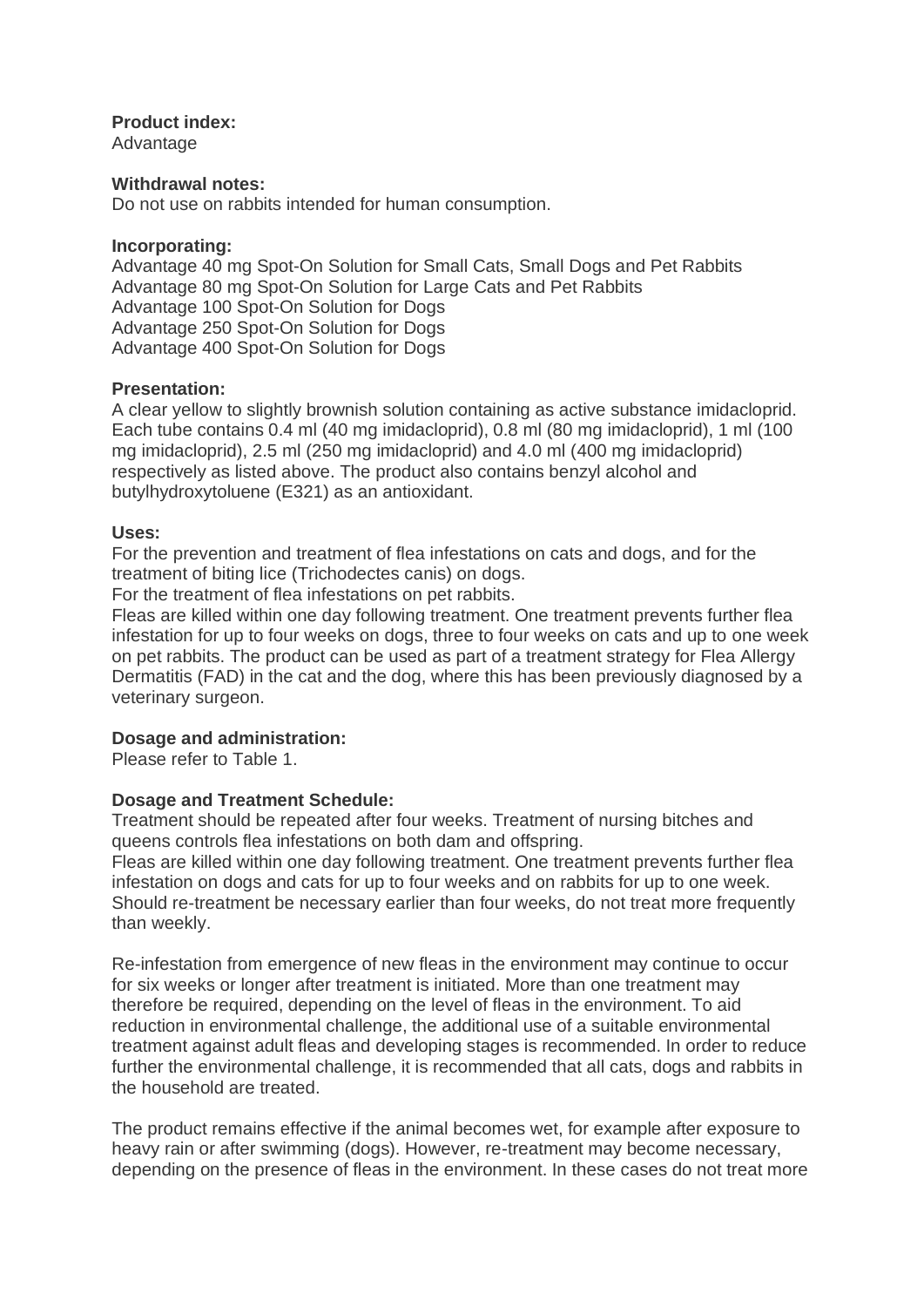frequently than once weekly.

In the case of biting louse infestation in dogs, a veterinary examination 30 days after treatment is recommended as some animals may require a second treatment. Method of Administration

Remove one tube from the package. Hold the tube in an upright position, twist and pull off cap. Use reversed cap to twist and remove seal from tube. See Figure 1. h-532.

## **Figure 1. Opening a tube**

Administration to the Cat/Rabbit

Part the hair on the pet's neck at the base of the skull until the skin is visible. Place the tip of the tube on the skin and squeeze firmly several times to empty the contents directly onto the skin.



**Figure 2.** Correct application will minimise the opportunity for the animal to lick off the product. Apply only to undamaged skin. Do not allow recently treated animals to groom each other.

## **Administration to the cat/rabbit**

For dogs of less than 25kg bodyweight

With the dog in the standing position, part the coat between the shoulder blades until the skin is visible. Place the tip of the tube on the skin and squeeze firmly several times to empty the contents directly onto the skin.

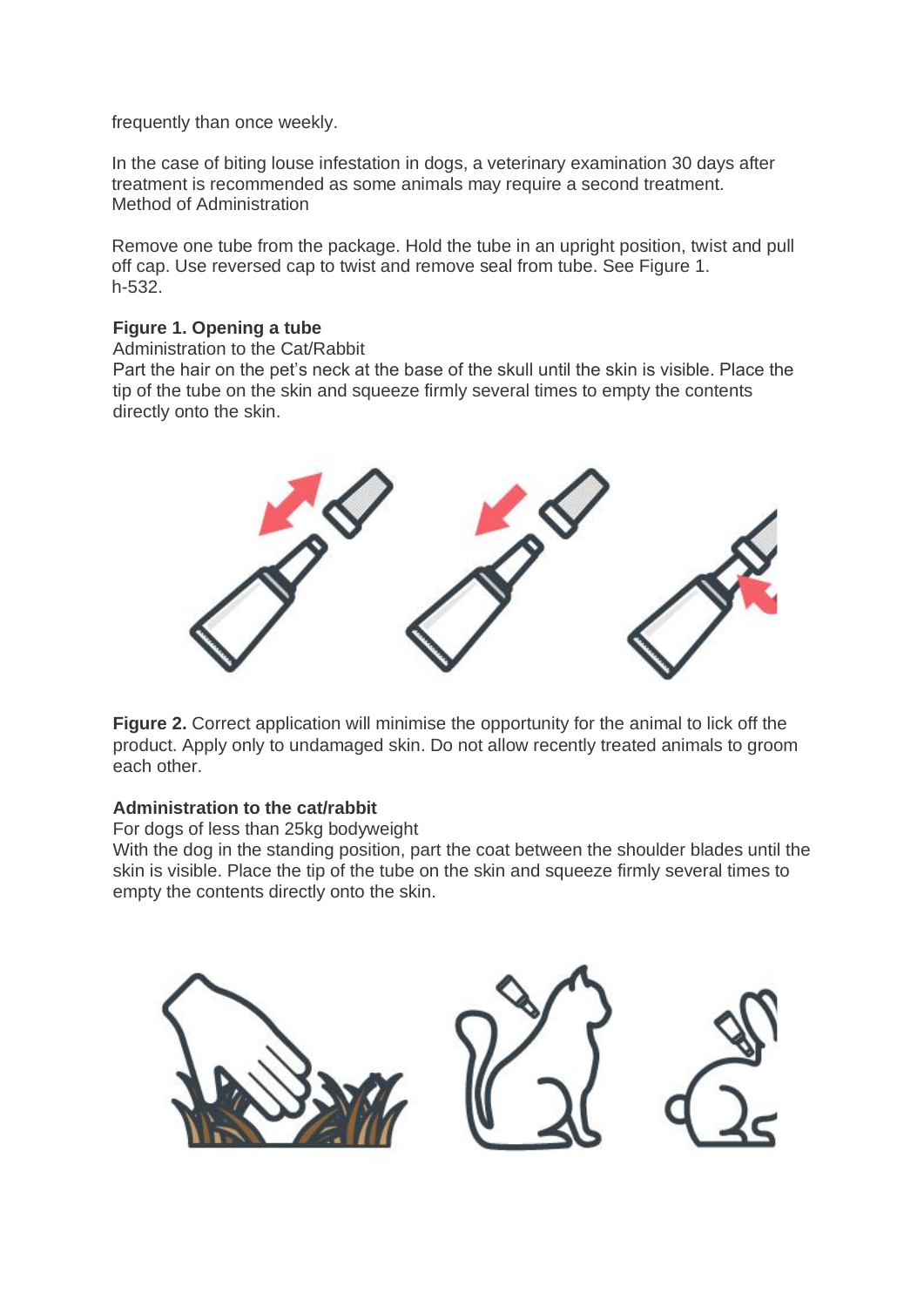# **Figure 3:**

# **Administration to dogs up to 25kg**

For dogs of 25 kg body weight and greater

The dog should be standing for easy application. The entire contents of the tube should be applied evenly to 3 or 4 spots all located at different application sites along the dog's backline from the shoulder to the base of the tail. At each spot, part the coat until the skin is visible. Place the tip of the tube on the skin and gently squeeze the tube to expel a portion of its contents directly onto the skin. Do not apply an excessive amount of solution at any one spot, as that could cause some of the product to run down the animal's side.



**Figure 4:** Administration to dogs over 25kg



## **For all dogs**

Do not apply an excessive amount of solution at any one spot that could cause some of the solution to run down the side of the dog. The product is bitter tasting and salivation may occasionally occur if the dog licks the application site immediately after treatment. This is not a sign of intoxication and disappears within some minutes without treatment. Correct application will minimise the opportunity for the dog to lick the product. Apply only to undamaged skin. Do not allow recently treated animals to groom each other.

## **Use During Pregnancy and Lactation:**

No reproductive toxic effects have been observed in rats and no primary embryotoxic or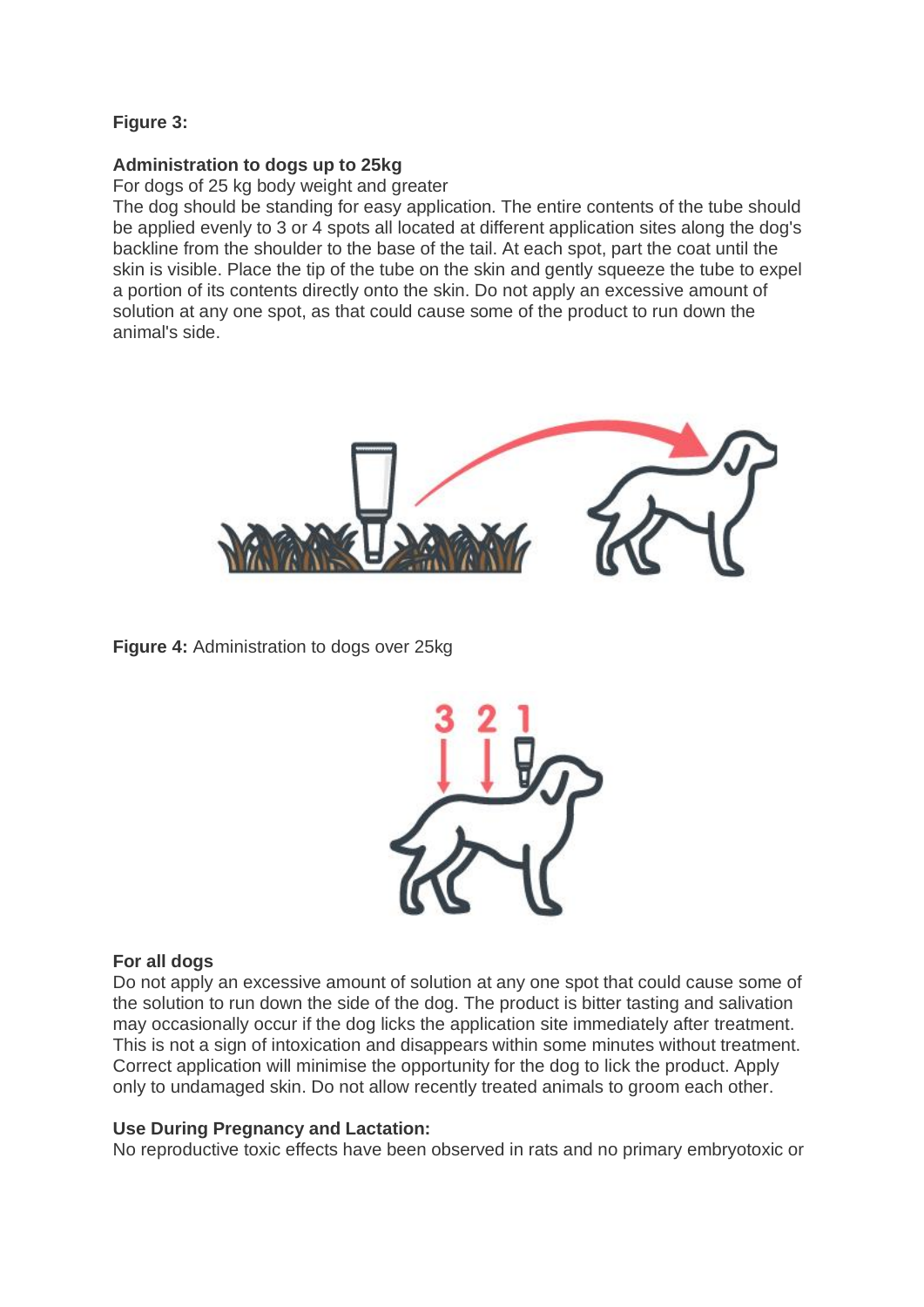teratogenic toxic effects have been observed during the studies on rats and rabbits. Studies on pregnant and lactating bitches, queens and does together with their offspring are limited. Evidence so far indicates that no adverse effects are to be expected in these animals.

#### **Contra-indications, warnings, etc:**

Do not treat unweaned puppies or kittens of less than 8 weeks of age. Do not use on pet rabbits of less than 10 weeks of age. Do not use in animals that are known to be hypersensitive to the active substance or any of the excipients.

Apply only to undamaged skin.

This product is for topical use and should not be administered orally. Care should be taken to avoid the contents of the tube coming into contact with the eyes or mouth of the recipient animal.

Do not allow recently treated animals to groom each other.

For external use only.

The product is bitter tasting and salivation may occasionally occur if the animal licks the application site immediately after treatment. This is not a sign of intoxication and disappears within a few minutes without treatment (see dosage and administration). On very rare occasions skin reactions such as hair loss, redness, itching and skin lesions may occur. Agitation and disorientation has also been reported.

Excessive salivation and nervous signs such as incoordination, tremors and depression have been reported exceptionally in dogs and cats.

No incompatibility has been observed between this product at twice the recommended dose and the following commonly used veterinary products: fenthion, lufenuron, milbemycin, febantel, pyrantel and praziquantel (dogs) and lufenuron, pyrantel and praziquantel (cats).

The compatibility of the product was also demonstrated with a wide range of routine treatments under field conditions including vaccination. In cats, no adverse clinical signs were produced using doses of five times the therapeutic level for eight consecutive weeks.

In dogs, no adverse clinical signs were produced by individual doses of up to 200 mg/kg body weight (five to eight times the therapeutic dose), daily treatments at 100 mg/kg body weight for five consecutive days or weekly treatments at five times the maximum dose rate for eight consecutive weeks.

In rabbits, no adverse clinical signs were seen using doses of up to 45 mg/kg body weight (4 times the therapeutic level) weekly for 4 consecutive weeks.

Dogs: In rare cases of overdose or licking of treated fur, nervous system disorders (such as twitching, tremors, ataxia, mydriasis, miosis, lethargy) can occur.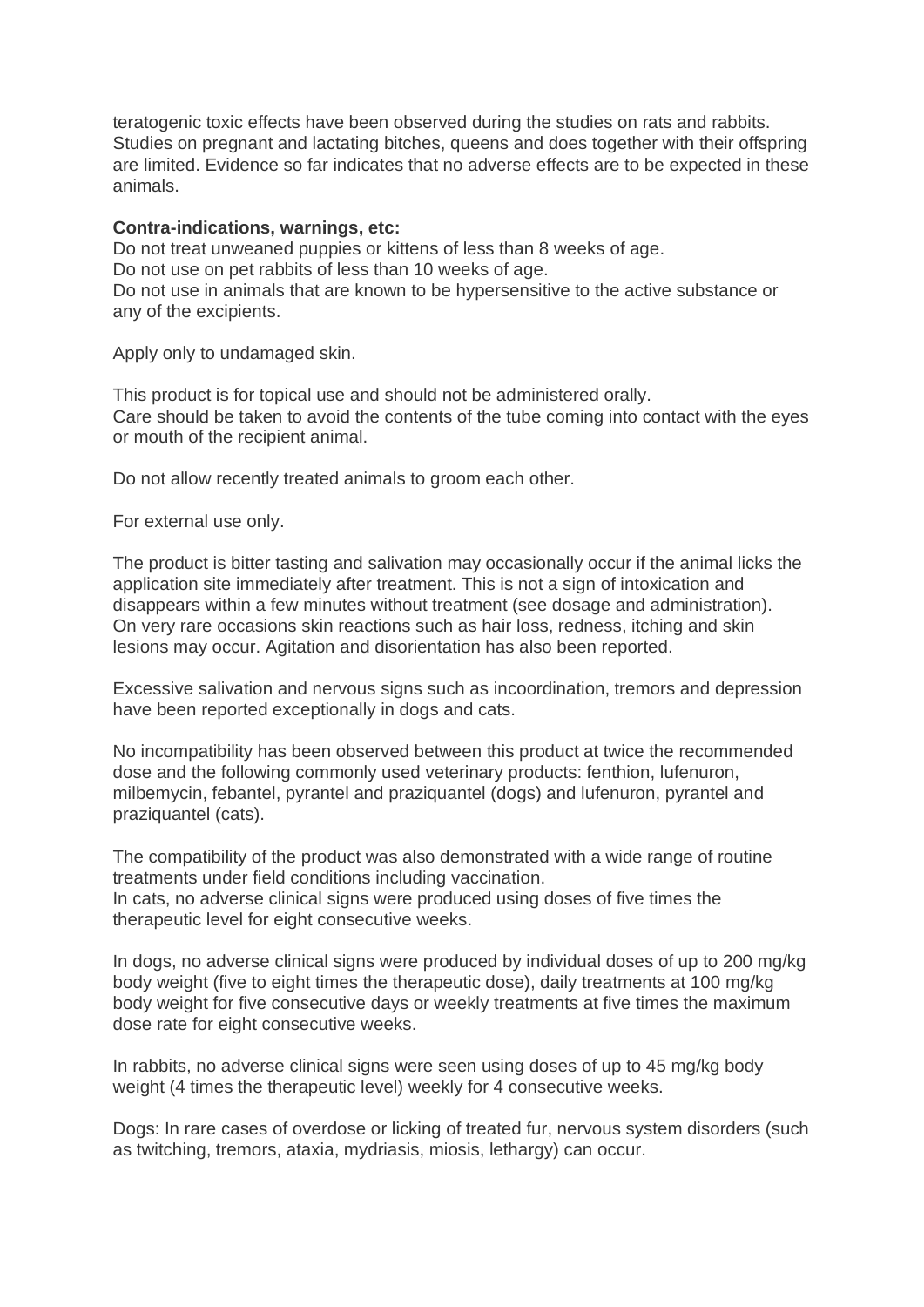Poisoning following inadvertent oral uptake in either man or animals is unlikely. In this event, treatment should be symptomatic under veterinary medical attention.

There is no known specific antidote but administration of activated charcoal may be beneficial.

The solvent in this product may stain certain materials including leather, fabrics, plastics and finished surfaces. Allow the application site to dry before permitting contact with such materials.

#### **Withdrawal period(s):**

Do not use on rabbits intended for human consumption.

#### **User Safety:**

Wash hands thoroughly after use.

Wash off any skin contamination with soap and water.

After application do not stroke or groom animals until the application site is dry (typically within an hour or so). People with known skin sensitivity may be particularly sensitive to the product.

This product contains benzyl alcohol and may cause skin sensitisation or transient skin reactions (for example allergy, irritation, tingling).

Avoid contact between the product and the skin, eyes and mouth. If the product gets into eyes accidentally, the eyes should be thoroughly flushed with water.

If skin or eye irritation persists, seek medical attention. If the product is accidentally swallowed, obtain medical attention immediately.

Do not eat, drink or smoke during application.

Store away from food, drink or animal feeding stuffs.

## **Environmental Safety:**

Any unused veterinary medicinal product or waste materials derived from such veterinary medicinal products should be disposed of in accordance with local / national requirements.

## **Pharmaceutical precautions:**

No special precautions for storage. Store away from food, drink and animal feeding stuffs.

Shelf-life of the veterinary medicinal product as packaged for sale: 5 years

## **Legal category:**

Legal category: NFA-VPS

#### **Packaging quantities:**

Blister pack, containing 4 white polypropylene pipettes with caps, filled as follows: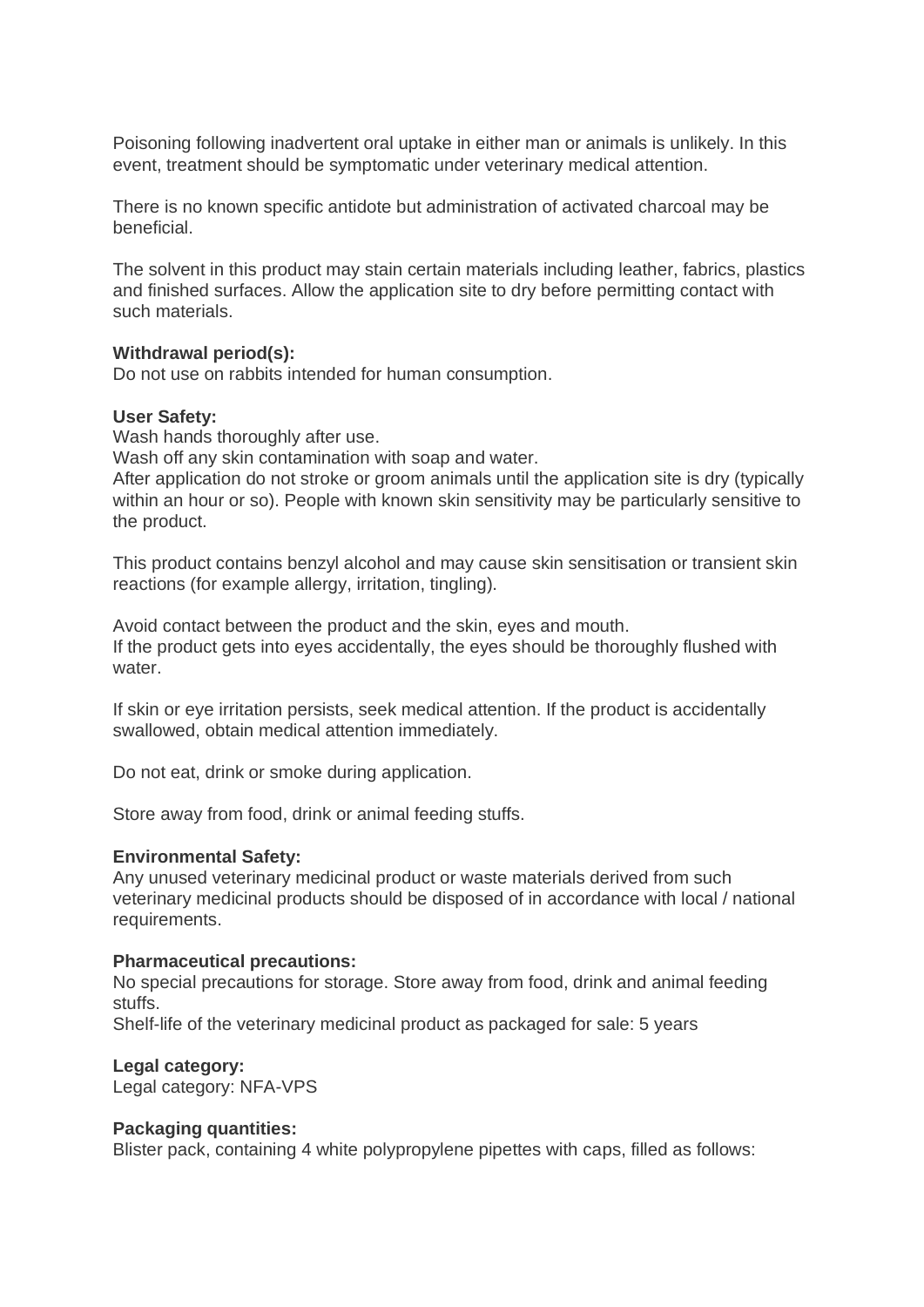Advantage 40 mg Spot-On Solution for Small Cats, Small Dogs & Pet Rabbits 4 x 0.4 ml pipettes Advantage 80 mg Spot-On Solution for Large Cats & Pet Rabbits 4 x 0.8 ml pipettes Advantage 100 Spot-On Solution for Dogs 4 x 1.0 ml pipettes Advantage 250 Spot-On Solution for Dogs 4 x 2.5 ml pipettes Advantage 400 Spot-On Solution for Dogs 4 x 4.0 ml pipettes

# **Further information:**

Pharmacotherapeutic group: antiparasitic products, insecticides and repellents ATCvet code: QP53AX17 Imidacloprid, 1-(6-Chloro-3-pyridylmethyl)-N-nitro-imidazolidin-2 ylideneamine is an ectoparasiticide belonging to a new group of chloronicotinyl compounds. Chemically, it is more accurately described as a chloronicotinyl nitroguanidine

Imidacloprid is an ectoparasiticide belonging to a group of chloronicotinyl compounds. Chemically, it is more accurately described as a chloronicotinyl nitroguanidine. The pharmacological properties of imidacloprid are novel. The substance has a high affinity for the nicotinergic acetylcholine receptors in the post-synaptic region of the central nervous system (CNS). The ensuing inhibition of cholinergic transmission in insects results in paralysis and death. Due to the weak nature of the interaction with mammalian nicotinergic receptor sites and the postulated poor penetration through the blood/brain barrier in mammals, it has virtually no effect on the mammalian CNS. The minimal pharmacological activity in mammals is supported by safety studies involving systemic administration of sub-lethal doses to rabbits, mice and rats.

In further studies, in addition to the adulticide flea efficacy of imidacloprid, a larvicidal flea efficacy in the surroundings of the treated cat or dog has been demonstrated. Larval stages in the cat's and dog's surroundings are killed following contact with a treated animal. Oral studies in the rat show imidacloprid to be absorbed rapidly from the gastrointestinal tract. Almost complete absorption (95%) occurs within 48 hours. Peak plasma concentrations are observed within 2.5 hours following administration. Tissue distribution is also rapid with the lowest levels recorded in the brain. The active ingredient undergoes extensive metabolism with only 10-16% remaining as parent compound. Almost complete (96%) elimination occurs within 48 hours, approximately 75% being removed by the kidneys and 21% with the faeces. The solution is indicated for cutaneous administration. Following topical application, the product is quickly distributed over the animal. Acute dermal studies in the rat and target animal overdose and serum kinetic studies have established that systemic absorption is very low, transient and not relevant for clinical efficacy. This has been further demonstrated by a study in which fleas were not killed after having fed on previously treated animals once the animal's skin and fur had been cleaned of all active material.

# **Marketing Authorisation Number:**

Advantage 40 mg Spot-On Solution for Small Cats, Small Dogs & Pet Rabbits Vm 00010/4117 Advantage 80 mg Spot-On Solution for Large Cats & Pet Rabbits Vm 00010/4134